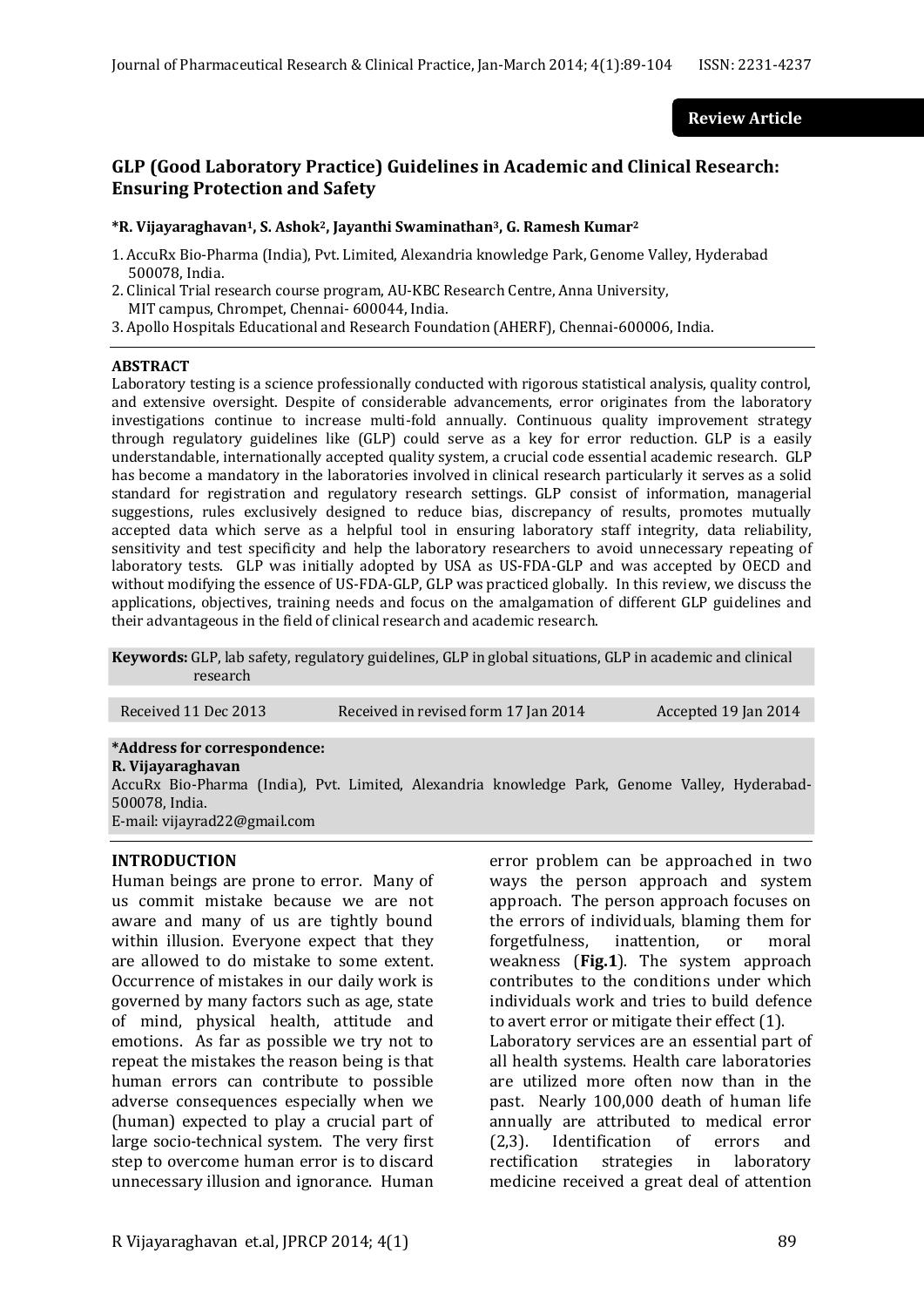in the field of laboratory medicine (4). Unreliable results might not only be contested in court, but could also lead to unjustified legal consequences for the defendant or to wrong treatment of the patient. Over the past decade bio-medical scientists probe into factors responsible for

human error and trouble shootings from the laboratory instruments to ensure safety and efficacy in the laboratories to avoid unsafe acts because, error in laboratory testing have the potential to cause serious effect in the well-being of the subjects investigated(5).



### **Fig 1: Possible Human errors/Violations in Laboratories**

Of the very many factors that lead to indifferent work in laboratories especially to safety issues concern three factors are very important: Human operation methodology, Adverse internal standards and types of chemicals instruments used in test systems plays key role in ensuring quality of the work in the laboratories. The fourth factor is operators ability and the task demands; Poor operator practices are another type of precondition for unsafe acts. These include poor technical knowledge, lack of training, violating the requirements and poor hygiene practice (6). GLP covers the adherence of ethical aspects of methods used in laboratory animal experimentation including the experimental design, adherence to ethical guidelines issued by the animal ethical bodies, dosing strategies, number of animals used in each study group and meaningful statistical analysis of data

obtained, measurement of data, quality assurance (7).

### **Objectives of GLP**

The main objective and goal of GLP is to help the bio- medical laboratory scientists to obtain results of high quality. Especially, when a laboratory method used for investigation is repeated the data obtained from two different investigators should be comparable and acceptable.

Hence GLP suggest that whatever method used in laboratory investigation for diagnosis, treatment, research or bioanalysis should be validated (8). Incorporation of GLP in contract research organizations assures that the protocols and standard operating procedures for each study component are developed meticulously and carefully and followed completely by the laboratory personnel. GLP also covers the adherence of ethical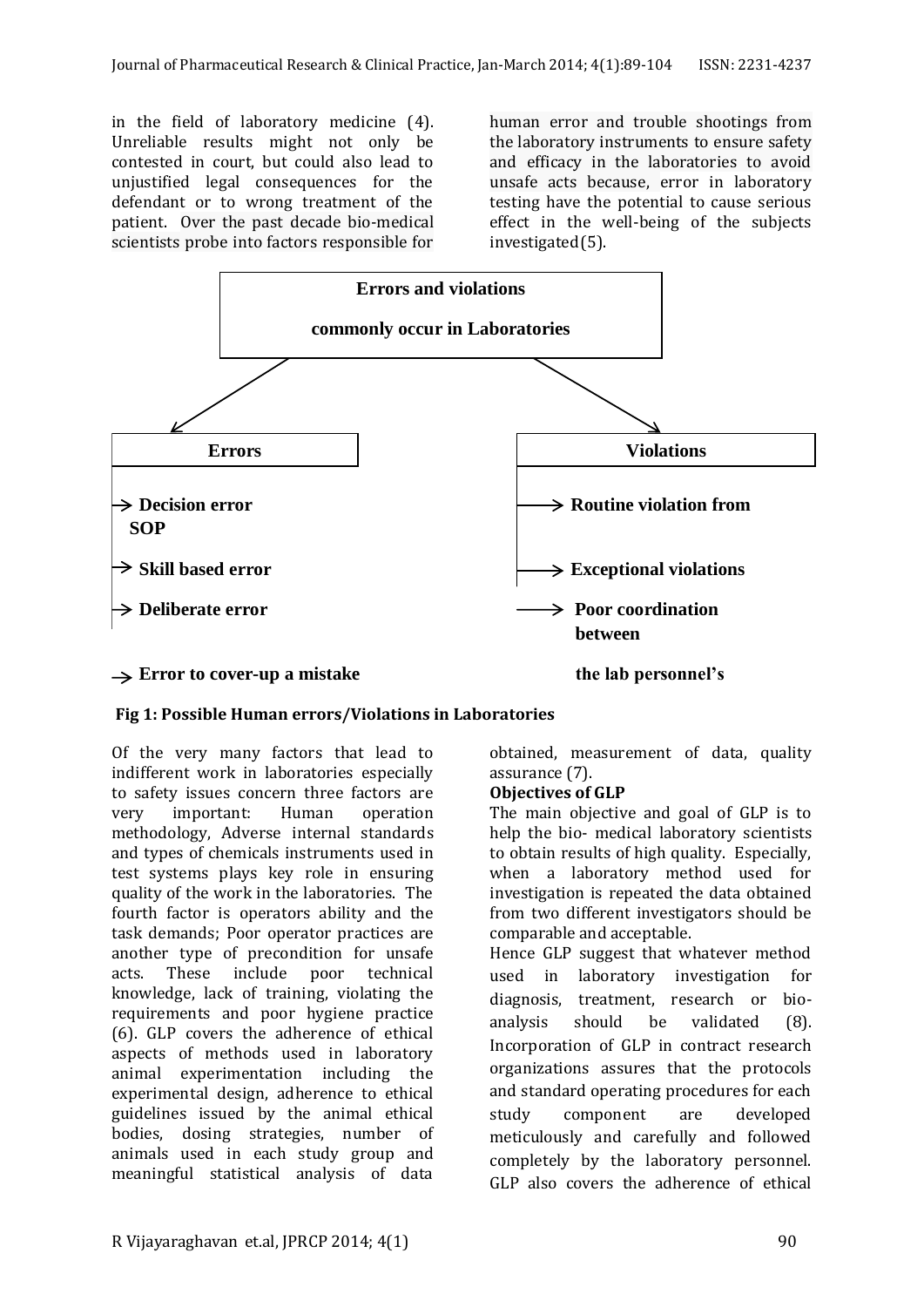aspects of methods used in laboratory animal experimentation including the experimental design, adherence to ethical guidelines issued by the animal ethical bodies, dosing strategies, number of animals used in each study group and meaningful statistical analysis of data obtained, measurement of data, quality

assurance. Overwhelming literature on the laboratory error together with the prevalence of evidence that most errors occur in the pre-analytical phase suggest that the implementation of more rigorous methodology for error detection and classification and the adoption of proper technologies for error reduction.



**Figure 2: Factors Governing Errors and Violations during Lab Investigation**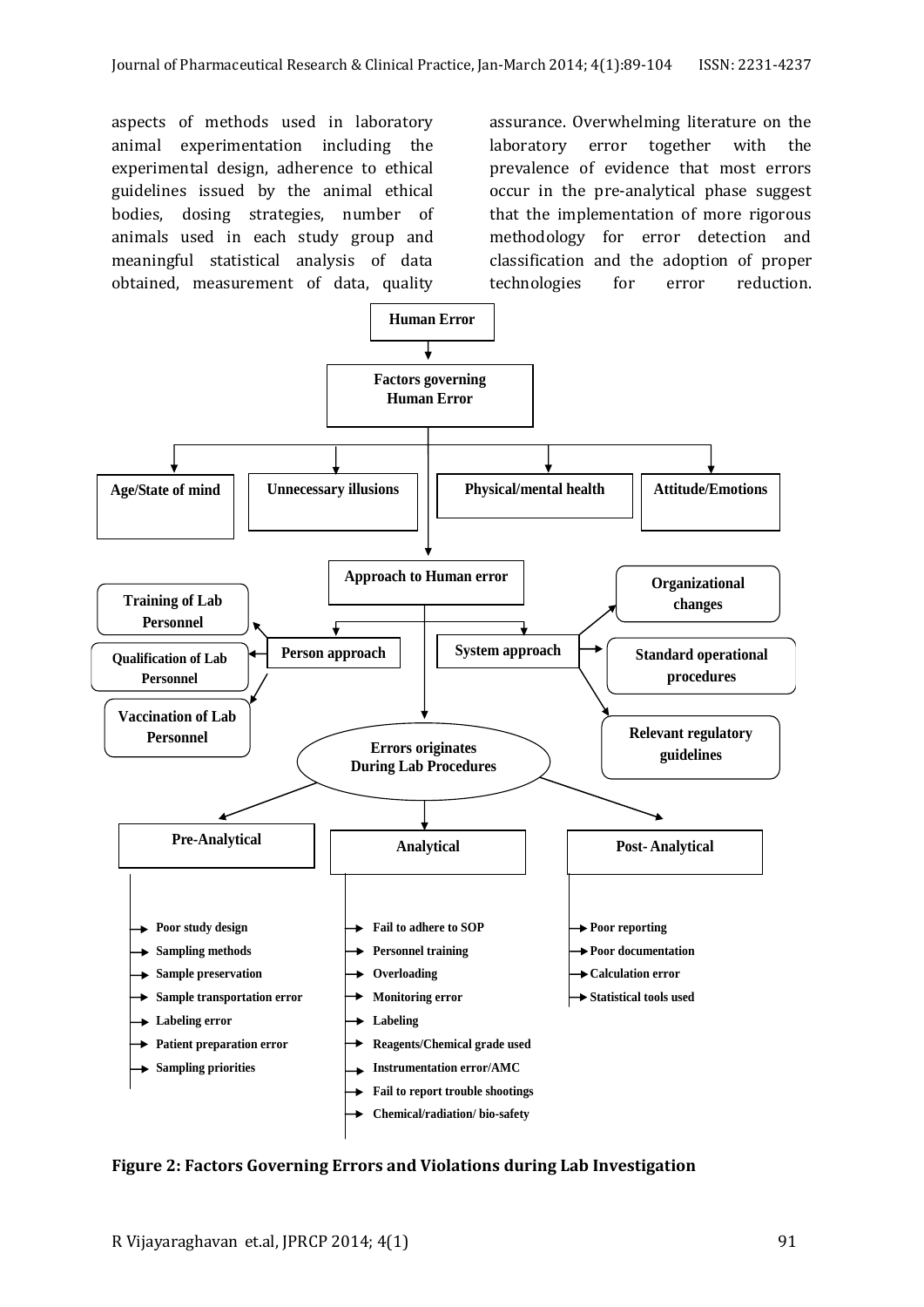| Year | Developmental Process with Updated Regulatory Guidelines                          |
|------|-----------------------------------------------------------------------------------|
| 1972 | New Zealand formally introduced GLP as the Testing Laboratory guideline and a Act |
|      | was developed                                                                     |
| 1973 | Denmark implemented GLPs                                                          |
| 1976 | Series of audits by the FDA reveal serious discrepancies in toxicological         |
|      | tests at several CRO and pharmaceutical companies in the USA                      |
| 1978 | FDA GLP regulations finalized as 21 CFR Part 58                                   |
| 1978 | OECD established expert group on GLP                                              |
| 1979 | FDA GLP regulations are implemented                                               |
| 1981 | OECD Council decision on OECD Test Guidelines and Principles of GLP               |
|      | concerning mutual acceptance of data                                              |
| 1982 | United Kingdom implemented Principles of GLP0 (Final draft)                       |
| 1984 | Japan introduced GLP Guidelines                                                   |
| 1989 | OECD Council decision on compliance with Principles of GLP and                    |
|      | national procedures [C(89) 87 (Final draft)                                       |
| 1997 | OECD Council decision on adherence of non-member countries to the                 |
|      | Council Acts related to the mutual acceptance of data $[C(97) 114$ (Final draft)  |
|      | & C(97) 186 (Final)                                                               |

**Table 1: Year wise Development of GLP in USA, Europe and Asian Countries**

## **Origin of GLP**

GLP was instituted following the discrepancies and cases of animal test fraud by pharmaceutical and industrial chemical manufacturers (particularly pesticide manufacturer). Industrial Bio-test was the most notable case, where thousands of safety tests for chemical manufacturers were falsely claimed to have been performed. The Original GLP regulatory mandate was promulgated in 1978 by US-FDA (though they may have got it from the New Zealand medicines agency) and published in the federal register 43 FR 59985-60020. GLP was originally originated in USA when US FDA made inspection and noticed discrepancies in several labs and thus recommended the importance of GLP. The Draft of GLP regulation was designed in the year 1976 and it has become enforceable USA regulation from 1979 onwards (9). It was followed a few years later by US-EPA, and OECD. Since the objectives of US-FDA–GLP guidelines are found to be sound many European countries showed their interest in adopting US-FDA-GLP through OECD (Organization of Economic Cooperation and Development) this gave rise to the birth of OECD-GLP guidelines and the signatory of OECD also accepted the OECD-GLP and without modifying the objectives and aims of GLP many revision has been made. India

is a signatory of OECD and Government of India has adopted Indian GLP through the department of Science and Technology and ICMR (Indian Council for Medical Research). The Original GLP regulatory mandate was promulgated in 1978 by US-FDA (though they may have got it from the New Zealand medicines agency) and published in the Federal register 43 FR 59985-60020. It was followed a few years later by US-EPA, and OECD.

## **OECD-GLP**

The organization of economic development and cooperation is one of the organizations of the United Nations is based in Paris, France is a organizational and functional unit of the united nations. Since the scope and objective of the US-FDA-GLP is novel and found to be certainly sound and widely applicable many EU countries involved in the manufacture of bio-pharmaceutical products and research labs engaged in infectious and metabolic research focused their attention towards adopting GLP in their countries. Since GLP is originally originated in USA by US-FDA the OECD adopted GLP guidelines without altering the aim, scope and objectives (6). Number of EU countries and Asian countries (who are signatories of OECD) adopted OECD-GLP guidelines (10). In 1981, the Organization for Economic Co-operation and Development (OECD) principles of Good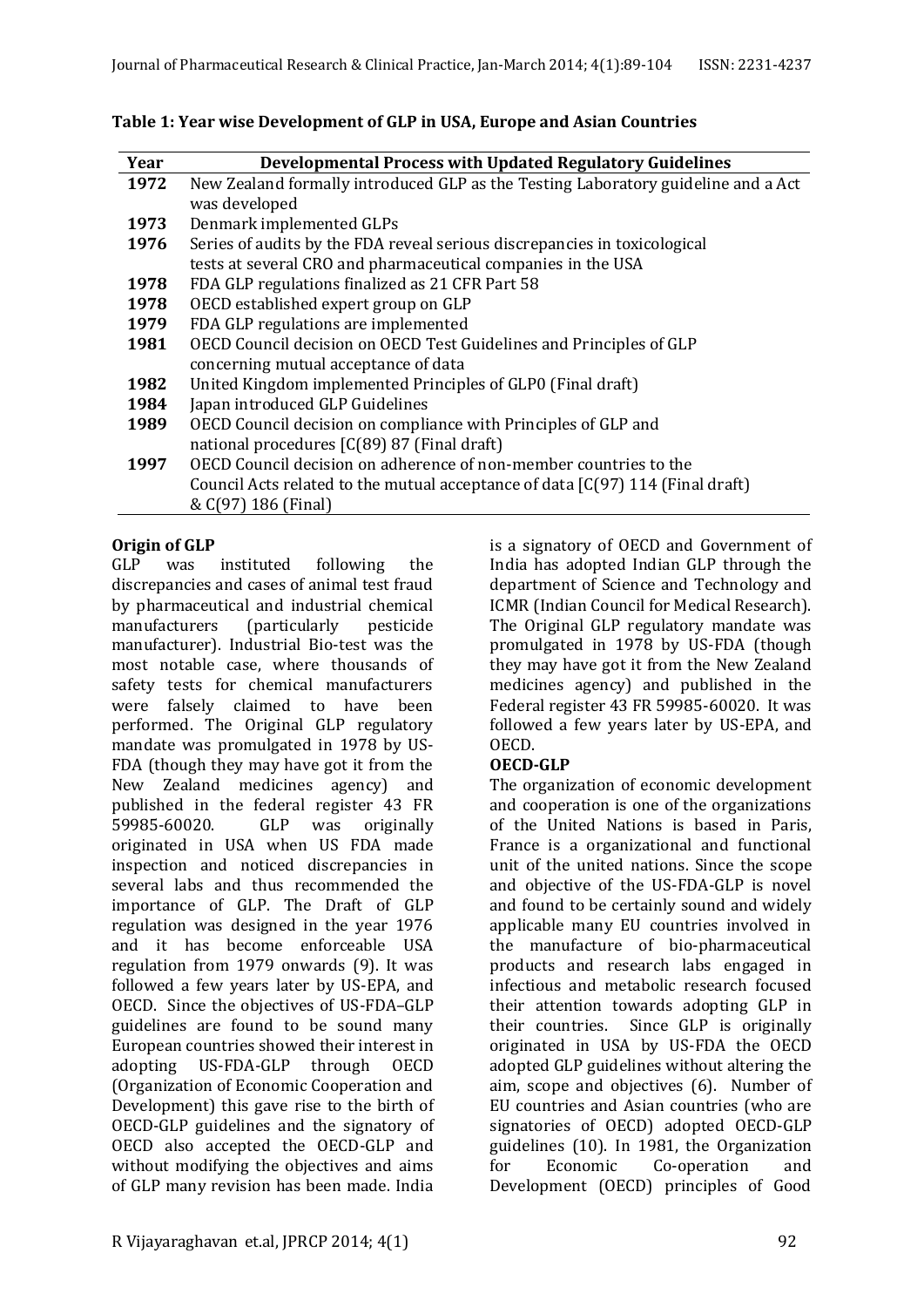Laboratory Practice (GLP) were finalized and led to the OECD Council Decision on the Mutual Acceptance of Data (MAD) which states that "Data generated in the testing of chemicals in an OECD member country in accordance with OECD Test Guidelines and OECD principles of Good Laboratory Practice shall be accepted in other member countries for purposes of assessment and other uses relating to the protection of man and the environment". At a meeting in 1983, concerning the mutual recognition of compliance with GLP, the OECD recommended that implementation of GLP compliance should be verified by laboratory inspections and study audits.



The European Commission (EC) later ratified the OECD principles and a number of directives stipulate that tests must be carried out to the principles of GLP and also that EC Member States must incorporate into their laws the requirement for all nonclinical safety studies to be conducted in compliance with GLP, and that premises conducting such studies must be inspected by a national authority. Consequently, on 1 April 1997 there came into force in the UK a Statutory Instrument (SI) entitled 'The Good Laboratory Practice Regulations 1997' which superseded the existing voluntary United Kingdom Good Laboratory Practice Compliance program. In 1998, the OECD issued the revised Principles of GLP and Compliance Monitoring. These were adopted by the EC in October 1998 and issued as Directives 1999/11/EC and 1999/12/EC which amended the existing directives which were 87/18/EEC and

88/320/EEC. Consequently, in 1999, the UK Regulations were also updated by SI 3106, as amended by SI 994, 2004, and are accompanied by a guide that interprets them and explains how compliance will be verified.Since publication of the UK regulations the original EU Directives have been replaced by the codified directives 2004/9/EC which relates to inspection of facilities and verification of GLP compliance, and 2004/10/EC which describes the principles themselves. The OECD Council Decision on the mutual acceptance of data (MAD) relies upon the fact that OECD member countries follow OECD guidance and recommendations and have implemented an effective GLP compliance monitoring system that serves to verify the GLP compliance status of test facilities within their territory (11).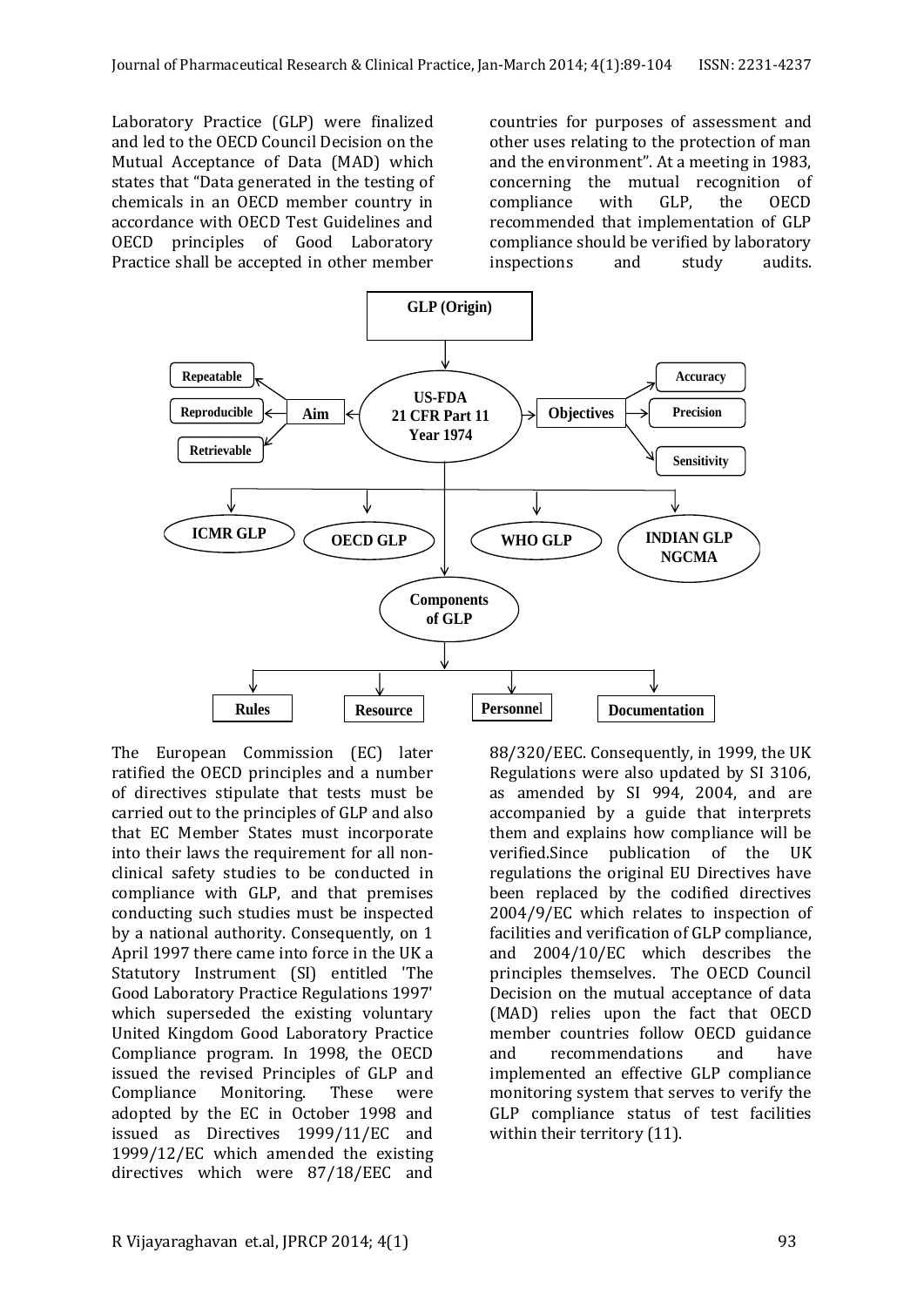### **GLP current situation in EU countries**

The Federal ministry of agriculture, forestry, environmental and water management department is the GLP monitoring authority for all chemicals except medicinal products and veterinary drugs in Austria. The Austrian federal office for safety in health care is the competent authority for substances related to medicinal products. GLP inspections are performed on its behalf by the Austrian agency for health and food safety. Routine inspections take place every 2 to 3 years. GLP monitoring program started in 1989 for industrial chemicals and 1991 for pesticides in Austria. In Belgium laboratories are inspected every 2 to 3 years, GLP monitoring was started in the 1988 itself. The test facilities in the national monitoring program work on a wide range of chemical products like industrial chemicals, medicinal products, veterinary products, phyto-pharmaceuticals, food additives and cosmetic products. The federal department of public health, the food chain safety and environment is in charge of the GLP monitoring authority in Belgium.

In Cyprus the competent authority of GLP is the ministry of commerce, industry and tourism and in particular the Cyprus organization for promoting quality. A memorandum of cooperation between the Cyprus Organization for promoting quality and general state laboratory of Greece has been signed on 18th July 2007. It includes the possibility to carryout joint GLP inspections on Cyprus. In Czech republic the ministry of environment is responsible for ASLAB, the national GLP monitoring authority dealing with all sectors except pharmaceuticals. The state institute for drug control (SUKL), under the responsibility of the ministry of health, is responsible for both human and veterinary pharmaceutical products. Routine inspections are carried out every 2 to 3 years. GLP monitoring programs started in the year 1997. Denmark Ministry of Health and Ministry of trade and industry are in charge of the designation of the GLP monitoring authorities. Danish medicines agency covers medicinal products and veterinary medicinal products. The Danish Accreditation and Metrology Fund (DANAK) covers plant protection products, biocides and food additives. Inspections are carried out by the Danish medicine agency and the Danish Accreditation and metrology fund. Routine inspections are carried out every 2 to 3 years. The GLP monitoring programs were launched on 1st March 1989, but there has been a GLP inspection program for the Chemicals since the year 1981 onwards. In Estonia the Ministry of Social affairs is in charge of the GLP monitoring authority, the Estonian accreditation centre (EAK) is cooperating with the Swedish Board of accreditation and conformity assessment, SWEDAC will take part in joint inspections with EAK in Estonia and will also train Estonian personal in the field of GLP. The GLP monitoring authority in Finland is the National Product Control Agency for welfare and Health (STTV) which is responsible for GLP program and also monitors directly test facilities carrying out safety studies on chemicals. The agency has delegated GLP inspections of test facilities carrying out safety studies on medicinal products to the national agency for medicines. The GLP inspection program started in 1990 itself. In France, Groupe Interministeriael des products chimiques (GIPC) is in charge of GLP monitoring for chemicals, medicinal products, cosmetics and veterinary drugs. The ministry of Labour and Social affairs is in charge of the GLP monitoring authority. The AgenceFrancaise de securiteSantaire des produits de santé (AFSSAPS) is particularly responsible for medicinal and cosmetic products in France. The Ministry of Labor and Social affairs together with the ministry of agriculture and fisheries are responsible for the (AFSSAPS) comprising the Agency nationale du medicament veterinaire, the GLP authority for veterinary drugs. The test facilities in the three monitoring programs work on a wide range of chemical products, new and existing chemicals and medicinal products, veterinary drugs, cosmentics, food additives, animal feed additives and pesticides. Routine inspections are carried out in interval of between 15 months (GIPC) and to two Years (AFSSAPS). The GLP monitoring program was started in 1984 for medicinal products in 1999 for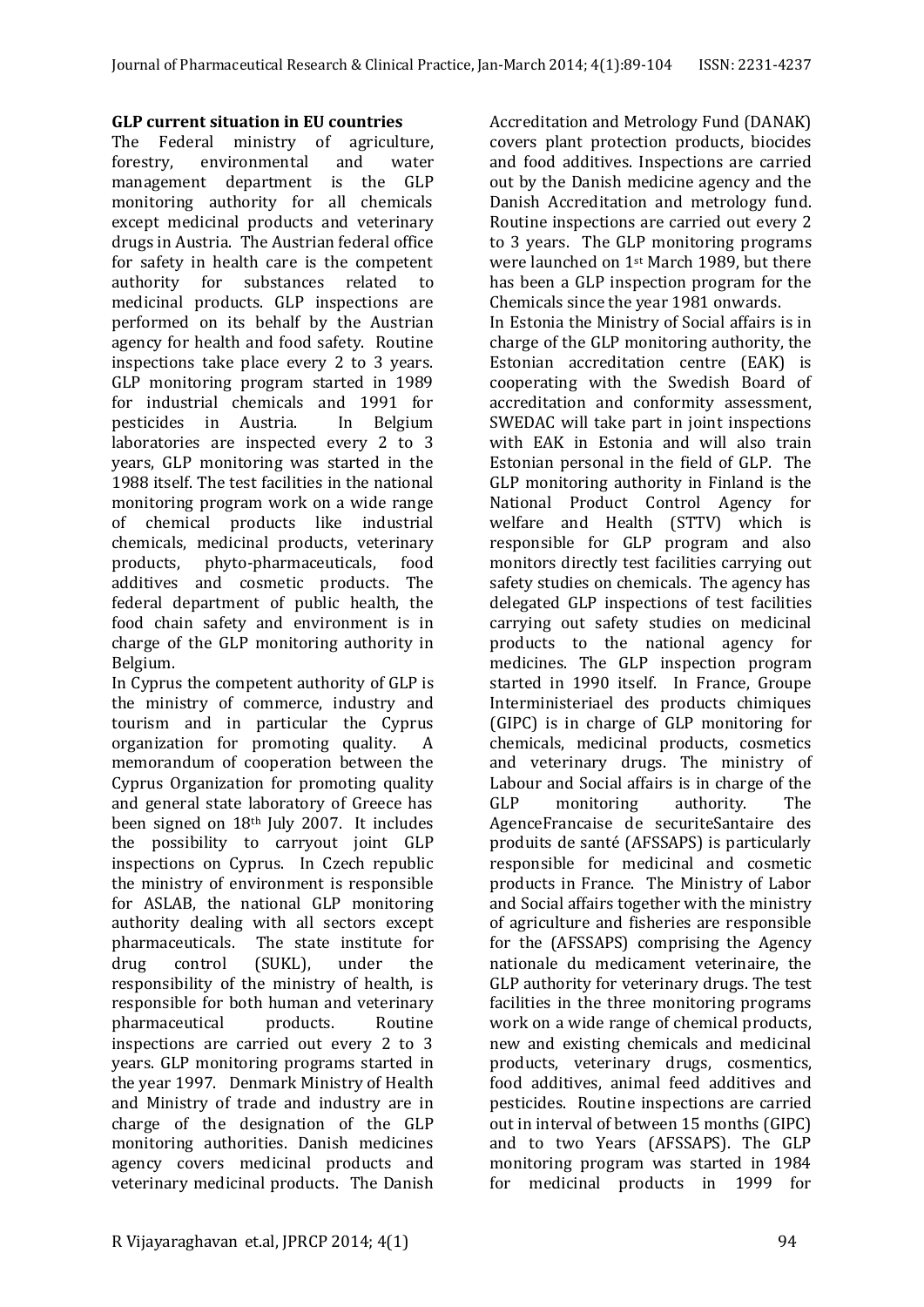veterinary products and in 1985 for chemicals.

In Germany, the federal ministry for environment, nature conservation and nuclear safety is in charge of the designation of the GLP monitoring authorities. There is one GLP monitoring authority in each land. Their work is coordinated by the Bundes institute fur Risikobewertung (Federal Institute for Risk Assessment- BFR). Routine inspections of the test facilities are conducted on a regular basis. The test facilities have to apply for a renewed routine inspection at the latest four years after the last inspection. Additional inspections and study audits may be carried out on request. The GLP monitoring authority was launched in August 1990. In Hungary, the ministry of health is in charge of GLP monitoring for medicinal products for human use. Routine inspections are carried out every two years. GLP monitoring program was launched by a Joint Decree of the ministers of health and of agriculture and rural development in the year 1999.

In Ireland, the department of enterprise, trade and employment is in charge of the designation of the GLP monitoring authority. The INAB (Irish National Accreditation Board) is responsible for GLP monitoring. Products involved are chemical substances as defined in the directive 67/548/ EEC. Routine inspections are performed every second year. Legislation was approved in the year 1991 and the irish authorities implemented the GLP monitoring program in 1992. In Italy, the ministry of Health is in charge of GLP monitoring authority.

Dipartimentoprevenzione (Department of prevention) which operates through an adhoc committee comprising those department of the ministry of health involved in GLP ( Department of prevention, Department of Pharmaceuticals and Pharmcaco-surveliance), department of veterinary drugs and department of food and nutrition and the Instituto Superiore di santa (National Institute of health). Test facilities in the national monitoring program mainly work on the medicinal products, veterinary medicinal products, pesticides, food additives, cosmetics and

industrial chemicals. Routine inspections are carried out every two years. GLP monitoring program was started in 1986. The Lithuanian National Accreditation Board (LA) is cooperating with the Irish GLP monitoring authority INAB ( Irish National Accreditation Board ) to ensure GLP. Routine inspection were carried out every second year. Luxembourg has transported directives 2004/9/EC and 2004/10/EC, but has no functioning GLP compliance program. The GLP monitoring authority in Malta is National Accreditation Body (NAB-MSA). This is a technically independent directorate of the MSA (Malta Standard Authority) which is a public authority established by an act of parliament in Malta. MSA has agreement with INAB (Irish National Accreditation Board to carry out joint GLP inspection on Malta on 15th Dec 2005. The agreement has been concluded for an initial duration of three years and may be prolonged by the two parties. There are no GLP compliant test facilities in Malta yet.

In the Netherlands, the ministry of health, welfare and sport is in charge of GLP monitoring authority, Inspectorate of health protection, commodities and veterinary public health is responsible for ensuring GLP. The test facilities in the national monitoring program work on a wide range of chemical products, industrial chemicals, medicinal products, veterinary drugs and pesticides. The GLP monitoring program was started in 1987 itself. Poland Ministry of Health is in charge to indicate Poland's GLP monitoring authority. The Bureau for Chemical substances and preparations is Poland GLP monitoring authority. The GLP monitoring authority in Poland was started in the year 2002. The Ministry of Health is in charge of GLP monitoring in Portugal. Instituto da Farmacia e do Medicamento (Institute for Pharmacy and Medicaments) for medical products, veterinary products and cosmetics and the ministry of Economy is in charge of GLP monitoring authority. The IPQ (Instituto Protugues da Qualidade: Portunguese Institute for quality) is responsible for other chemical products in Portugal. Routine Inspections are carried out every two years. The GLP monitoring program started in 1993 for industrial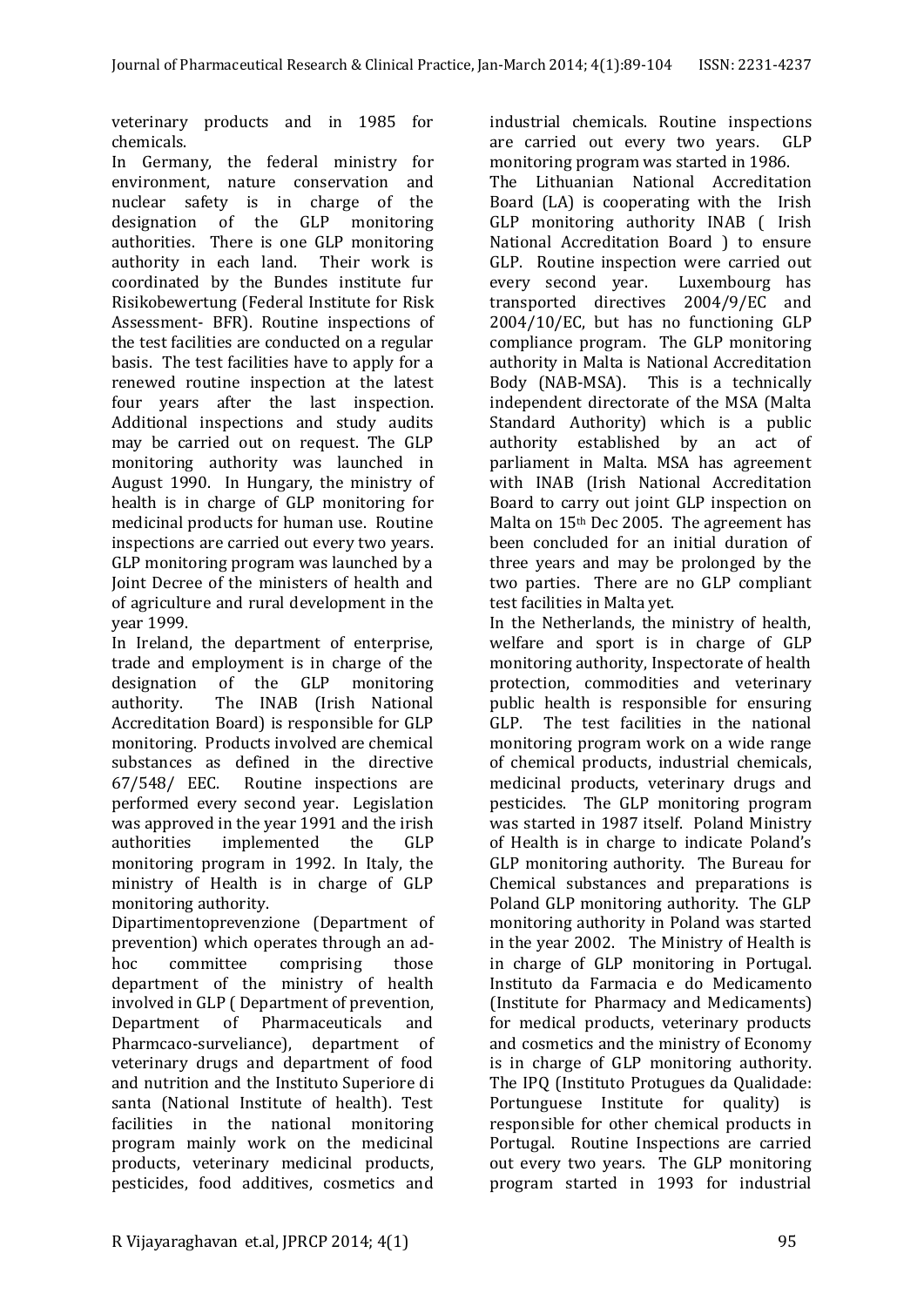chemicals and in 1994 for medicines. The Ministry of Economy is the governmental body in charge of the GLP monitoring authority. The Slovak National Accreditation Service (SNAS) is responsible for GLP in Slovakia. Routine inspections are carried out every 16 months. At present medicinal products, veterinary products , industrial chemicals, plant protection products, cosmetics, biocides, food and feed additives are covered by GLP monitoring in Slovakia. The GLP monitoring program in Slovakia was launched under SNAS in 1996. In Slovania the ministry of health is in charge of GLP monitoring. The National Chemicals Bureau covers all chemical. The facilities in slovania work on medicinal products, veterinary products, feed additives, biocides and industrial chemicals. Routine inspections are carried out every two years. The GLP monitoring program was launched in the year 2000. In Spain the Ministry of Health and consumption, Directorate General of Pharmacy and Hygine is in charge of the GLP monitoring authority. Agency Espanola del Medicamento (Spanish Agency for Medicinal Products) is responsible for ensuring GLP in Spain. The Entidad Nacional de Acreditacion (ENAC: National Entity for Accreditation) is dealing with all other products. At present only medicinal products and plant protection products are covered by GLP monitoring. GLP monitoring was initiated in 1995 for medicinal products and GLP monitoring for plant protection products was initiated in the year 1998.

In Sweden, the Ministry of Social affairs is in charge of the GLP monitoring for chemicals, cosmetics and hygienic products and the ministry of foreign affairs is in charge of the GLP monitoring authority. The SWEDAC (Swedish Board of Accreditation and Conformity Assessment) is responsible for other chemicals. Since 1998, there exists an agreement between the MPA and SWEDAC concerning GLP monitoring. Routine inspections are carried out by every year SWEDAC and every two years by Medicinal products Agency. The GLP monitoring was started in the year 1979 and 1991 (SWEDAC).

In the United Kingdom, the department of Health is in charge of the GLP monitoring authority. United Kingdom GLP compliance monitoring authority, which is a part of the Medicine Control Agency and is responsible for all Chemicals. The test facilities in the national monitoring program work on a wide range of chemical products, new and existing chemicals, medicinal products, veterinary drugs, cosmetics, food additives, animal feed additives and pesticides. The GLP monitoring program was started in the year Jan1983. Among the countries in the Asian continent India and Singapore are candidates in MAD (Mutual Acceptance of Data) in terms of their compliance with GLP. This news is indeed beneficial to contract research organizations and pharmaceutical companies intended to carryout drug discovery related research using Bio-analytical methods.

# **Indian GLP**

The globalization of Indian economy and the liberalization policies initiated by the government of India to reduce the trade barriers made the necessity in providing greater trust to quality of international standard in almost all areas of commercial importance (12).

In the field of clinical research great necessity arises to ensure quality and international standard in the methods employed and the procedures used. The Indian GLP program has empanelled experts as its GLP inspectors, with prescribed qualification, experience and training (as approved by the Technical Committee), for assessment of test facility/laboratory. The inspectors evaluate the technical competence of the applicant test facility/laboratory in all respects for its compliance to GLP. GLP Certification is voluntary. The test facilities/laboratories have to apply in the prescribed application form. After the application for GLP certification is received, a pre-inspection of the laboratory is carried out by the GLP inspectors, followed by a final inspection. The report, prepared by the inspection team, is put to the Technical Committee for recommendation to Chairman, National GLP Compliance Monitoring Authority, exofficio, Secretary-DST, for issue of GLP Certificate, if recommended. GLP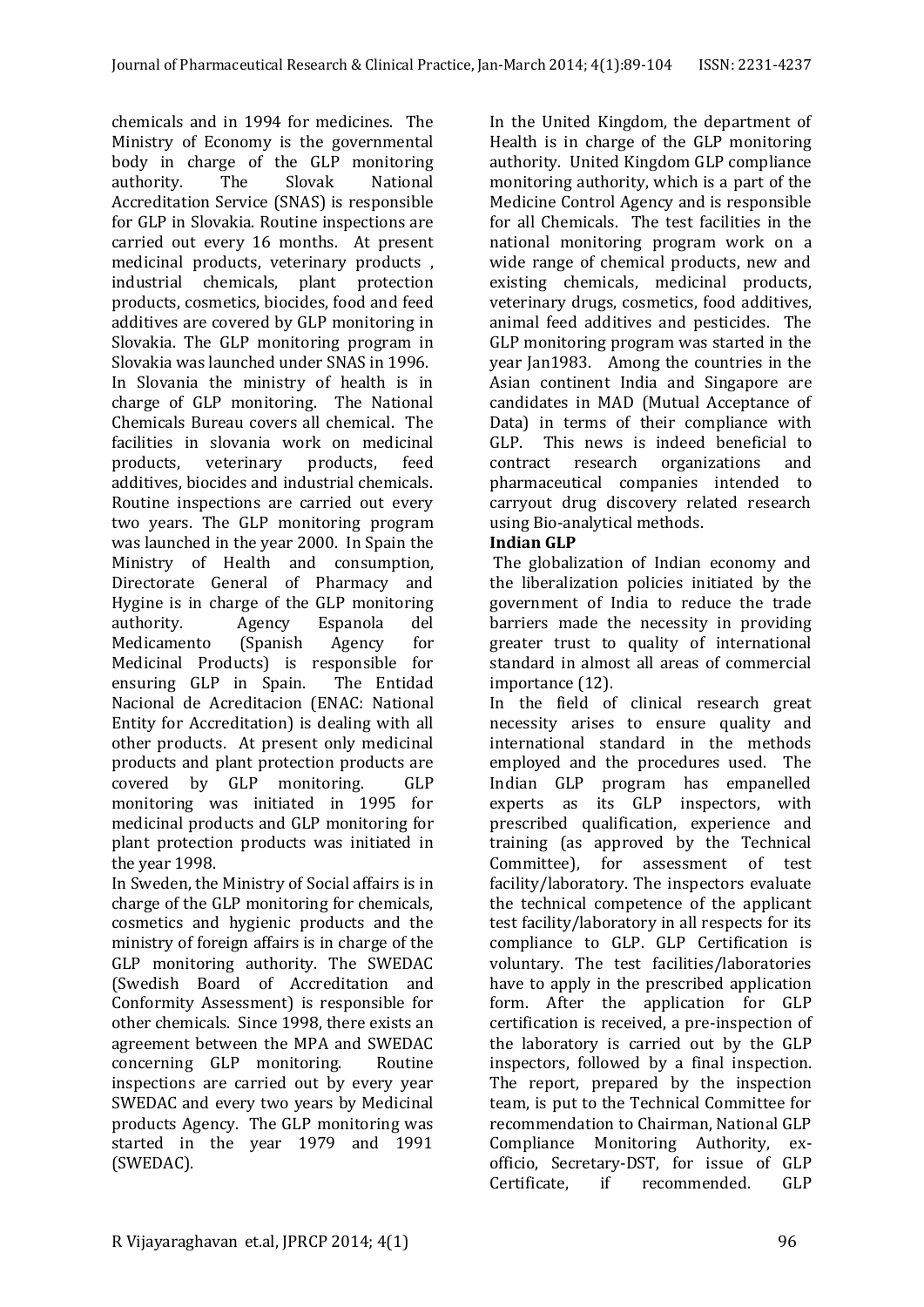Certification is valid for a period of three years and the Secretariat organizes annual surveillance and a re-assessment during third year for maintaining the certification. The NGCMP (National GLP Compliance Monitoring Program) provides recognition to the test facilities, which are involved in conducting safety studies on chemicals (viz. industrial chemicals, pharmaceuticals, veterinary drugs, pesticides, cosmetic products, food products, feed additives, etc). in accordance with Organization for Economic co-operation and Development Council Norms. It aims to assure the regulatory authorities that the safety data they receive from GLP-certified laboratories can be relied upon when making assessments of hazards or risk to man, animal and/or the environment.

### **Components of GLP**

GLP covers the adherence of ethical aspects of methods used in laboratory animal experimentation including the experimental design, adherence to ethical guidelines issued by the animal ethical bodies, dosing strategies, number of animals used in each study group and meaningful statistical analysis of data obtained, measurement of data, quality assurance. This high level of scientific rigor, in conjunction with the detailed processes of GLP using its components like *Rules, Characterization, Quality assurance, Resources, Personnel and Documentation*provides regulatory agencies increased confidence in both the relevance and quality of GLP scientific studies for safety decisions, and it is the reason it is wholly appropriate in regulatory decision making for greater weight and confidence to be afforded to studies conducted in accordance with GLP. Incorporation of GLP in contract research organizations assures that the protocols and standard operating procedures for each study component are developed meticulously and carefully and followed completely by the laboratory personnel (**Fig.3**).

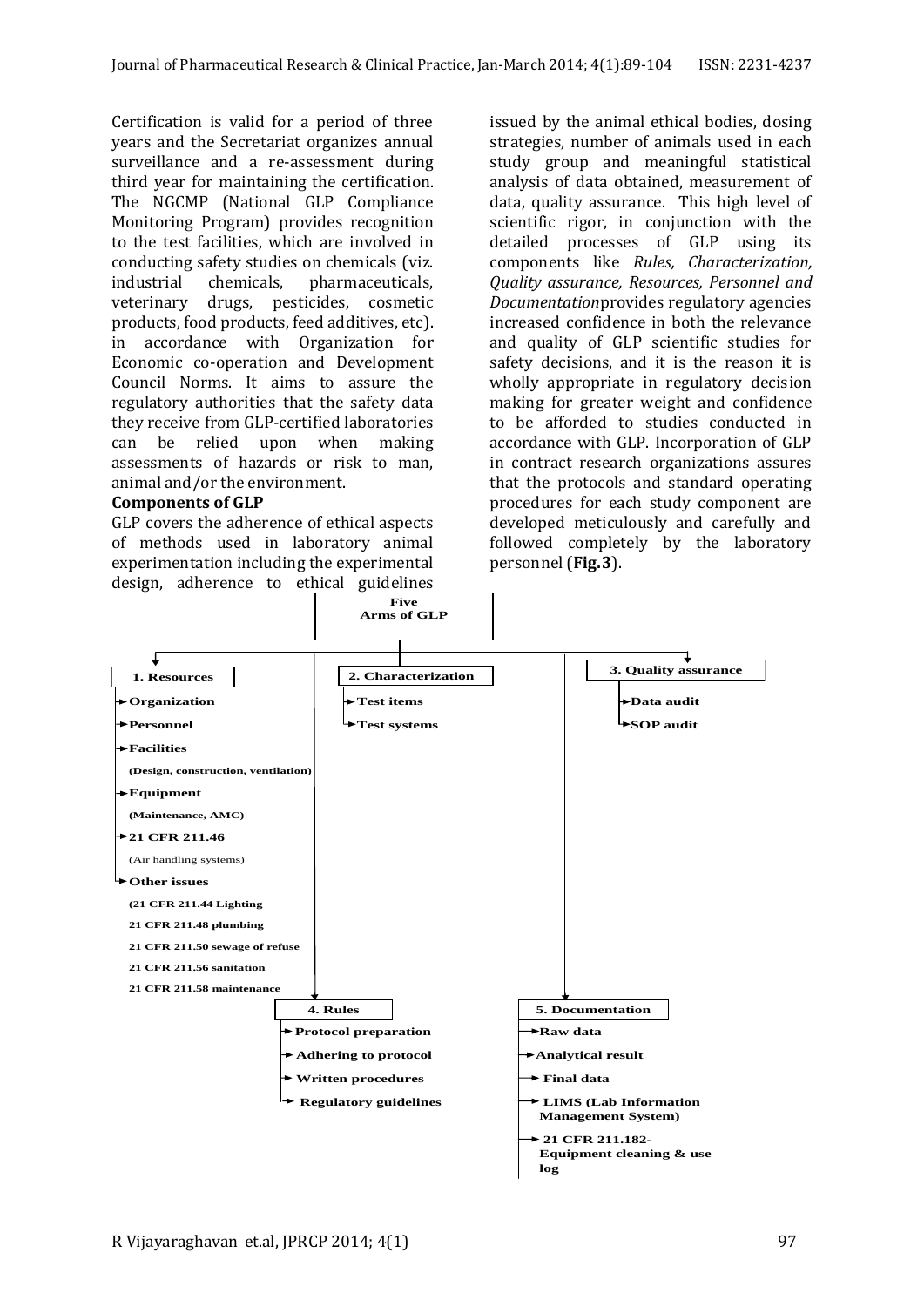### **GLP in academic research**

Research is a continuously evolving process aimed at discovering new facts and concepts. Academic basic research is very different from regulatory research. Academic research focuses on developing and evaluating new hypotheses, on creating novel methods, and on discovering new findings. By its own nature, the nature of work of a research scholar or research scientist is always subjected to changes in direction in response to new and often unexpected results. In fact the end result of research may be unrelated to the initial aims of the research work. Academic research is open to wide interpretation and may require significant additional studies to clarify and determine whether and how broadly the results apply. Although novel techniques and discoveries of academic investigations stimulate further research, they must also stand up to the scientific method: hypothesis formulation, hypothesis testing, and validation by independent replication. Independent replication provides critical information on the strength of the hypothesis and reliability of test methods. Inconsistent results can arise from use of novel techniques, different test systems, uncertainty and differences in test chemical composition and purity, and a myriad of other factors. These facts, in conjunction with the more limited availability of actual data in most journal publications, means regulatory agencies can face significant challenges in confirming the quality, performance, or data integrity of results obtained solely from information available from a typical article in peerreviewed journals. Whereas all study records and data from GLP investigations are available to agencies, rarely, if ever, are such details made available as part of the peer-review process for publishing a manuscript in a scientific journal. This can limit the ability of an agency to independently evaluate conclusions or to conduct alternative analyses of the data (13).

## **GLP insist Laboratory accreditation**

The concept of laboratory accreditation was developed to provide a means for thirdparty certification of the competence of laboratories to perform specific type(s) of testing and calibration. Laboratory accreditation provides formal recognition of competent laboratories, thus providing a ready means for customer to find reliable testing and calibration services in order to meet their demands. Laboratory accreditation enhances patient or investigator confidence in accepting testing/calibration reports issued by accredited laboratories. Laboratory accreditation increase confidence between the principle investigator and the laboratory staff by saving time and money due to reduction or elimination of the need for re-testing of the investigations or products (produced in lab). Accreditation of labs brings about better control of laboratory operations and feedback to laboratories as to whether they have sound quality assurance system and are technically competent. Users of accredited laboratories will enjoy greater access for their products, in both domestic and international markets, when tested by accredited laboratories. Accreditation to a laboratory is given on the basis of its capability to perform test(s)/ calibration(s) and provide accurate and reliable results. A laboratory may apply for accreditation from as little as one to as many tests/ calibrations provided it is performing these according the accreditation authority like NABL in India. The accreditation granted to a laboratory shall remain valid for a period of 2 years subject to satisfactory periodical (annual) surveillance. Laboratory also has an option to widen the scope of accreditation in terms of specific tests and calibrations. NABL has established policies and procedures for granting, suspending and withdrawal of accreditation of accreditation in accordance with ISO/IEC 17011:2004. The accreditation granted to a laboratory shall remain valid for a period of 2 years subject to satisfactory periodical (annual) surveillance. Laboratory also has an option to widen the scope of accreditation in terms of specific tests and calibrations. NABL has established policies and procedures for granting, suspending and withdrawal of accreditation of accreditation in accordance with ISO/IEC 17011:2004. Directory of NABL Accredited Laboratories is published at regular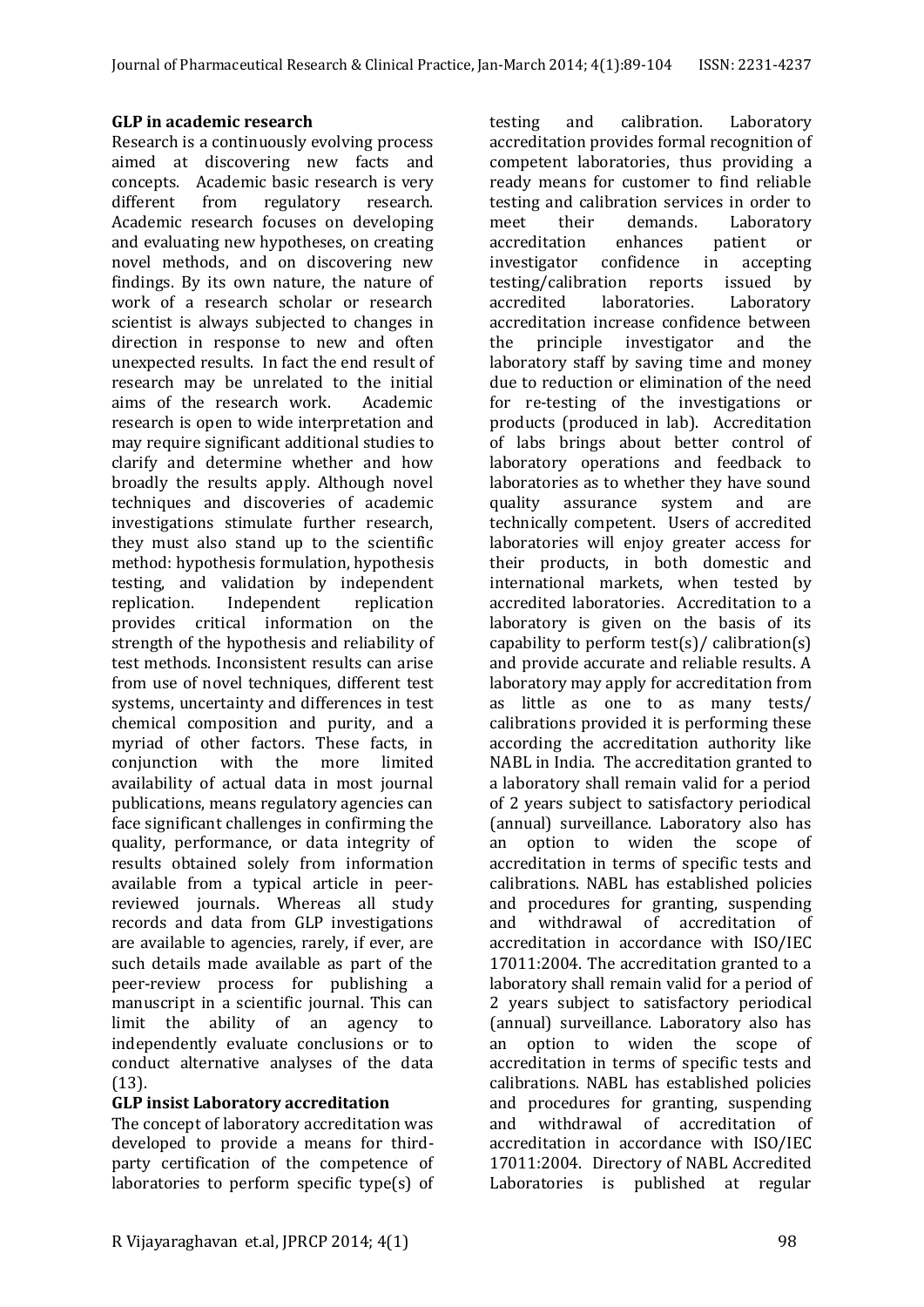interval, which contains laboratories' contact details and information on their Scope of Accreditation. Laboratories seeking accreditation are assessed in accordance with ISO/IEC 17025:2005 for testing and calibration laboratories and ISO 15189:2007 for medical laboratories. The laboratory management team shall demonstrate to the NABL assessment team that all requirements are laid down in the ISO/IEC 17025/ISO 15189 standard, specific criteria and other guidelines/requirements of NABL are being followed. NABL accreditation process is done by five different stage viz preparation of labs for accreditation of laboratories are required to submit three sets of duly filled in application forms for each field of testing / calibration along with two sets of Quality Manual and Application Fees. Laboratory has to take special care in filling the scope of accreditation for which the laboratory wishes to apply. In case, the laboratory finds any clause (in part or full) not applicable to the laboratory, it shall furnish the reasons. NABL Secretariat on receipt of application will issue acknowledgement to the laboratory. After scrutiny of application for it being complete in all respects, a unique Customer Registration Number will be allocated to laboratory for further processing of application. After safety and correct action done by the labs, a preassessment audit of laboratory will be organized by NABL and during this audit they ensure their preparedness by carrying out its internal audit before pre-assessment  $(14)$ .

## **Method development and method validation**

In contract research organizations, most cases the testing facility does not develop a method for analytical work since the method is already specified in the protocol and be available for the PI (Principle Investigator). This method may be modified according to the test facility conditions. Study director approves the modification to the method . MV (Method Validation) is required even valid methods are used for compliance with analytical work. Fortified samples are prepared by spiking untreated control samples with known amount of chemicals (15, 16). After going through

sample preparation process, fortified samples are analyzed. Recovery rates are calculated using amount obtained being divided by spiked amount.

## **Reference intervals**

Laboratory reports must include a framework for interpreting the results, which is referred to as the "reference interval." Each laboratory must establish a reference interval for every test they offer or provide a written interpretation of the test results (17). Variations in these intervals may be observed from laboratory to laboratory due to differences in instrumentation or testing methods. They also may be adjusted for biological factors such as gender, age, or other clinical situations. When a specific test is used to monitor a patient over a period of time, using the same laboratory to obtain those results provides a level of consistency to the treatment plan.

# **Critical limits**

Each laboratory has in place a system for immediate reporting to the ordering physician any finding that reflects a critical or life-threatening condition. When a test value falls within the critical limits, immediate action is required. Failure to report critical values may result in a patient's death or a medical condition that cannot be reversed. Most laboratory results are collated and managed by a sophisticated computer system (Laboratory Information System or LIS) capable of sending electronic reports to the health care provider by directly printing the report in a physician's office, by email, or by automated faxing. These computers can track test orders, provide pre-analytical information, assist in quality control and quality assurance procedures, alert laboratory staff of an unusual finding such as a critical value, and report and store all laboratory results. Laboratory reports generated by the system can also highlight values that fall outside the expected or reference interval to help the physician focus on the tests that are of most concern. LIS is a powerful tool to manage complex process , ensure GLP regulatory compliance and promote collaboration between multiple laboratories by its ability in data sharing within laboratories and across laboratories. LIS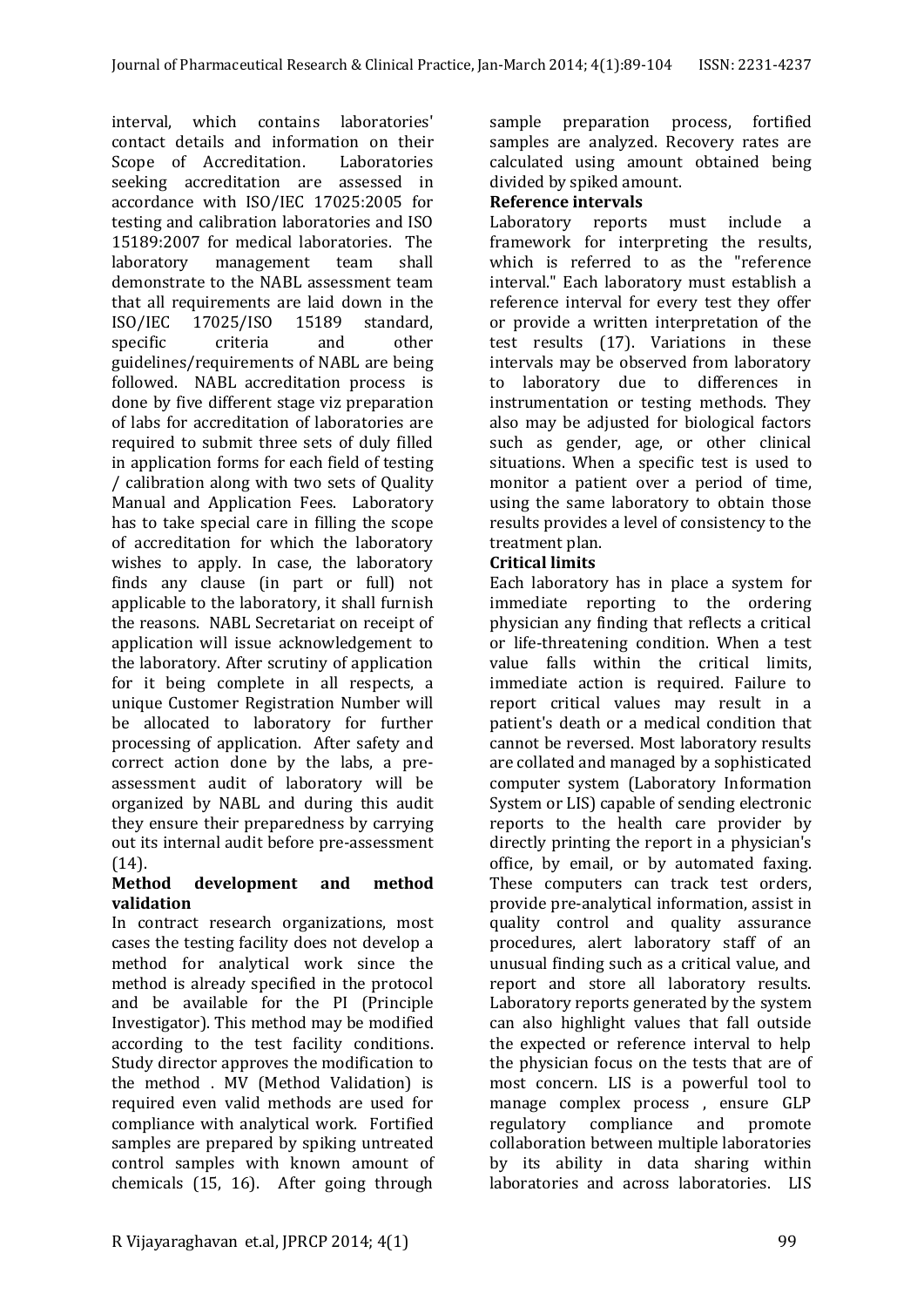function in such a way that it interact with other devices or programs in effective documentation which include data entry, data transmission, calculations, data storage and data retrieval. Laboratories must ensure that LIS access is limited to authorized individuals for data handling in order to protect the data (18). All laboratory test methods must meet scientifically rigorous criteria before they can be used in clinical practice. A laboratory must demonstrate that it is able to perform that test in a clinically acceptable way irrespective of the study location in response to a particular test article tested in a uniform conditions. The term "normal range" is not used very much today because it is considered to be misleading. If a patient's results are outside the range for that test, it does not automatically mean that the result is abnormal. Therefore, today *"reference range"* or *"reference values"* are considered the more appropriate terms, for reasons explained on the next page. The term reference value is increasing in use and is often used interchangeably with reference range. For simplicity, we use the term reference range in this article. The interpretation of any clinical laboratory test must consider this important concept when comparing the patient's results to the test's *"reference range."*

## **EQAS (External Quality Assurance System)**

Laboratories must perform routine quality control tests, usually every day. Quality control tests usually include normal and abnormal samples to ensure the equipment, the technologist, and the reagents used in the test are performing to established standards. Laboratories must participate in proficiency testing programs in addition to quality control testing (19). For proficiency testing, an external agency sends "challenge" samples to be tested. The laboratory must report results back to the agency. The agency has already evaluated each of the challenge samples and knows the expected results. The laboratory must get the right result in order to be allowed to continue to test patient samples. If the lab repeatedly fails to get the right result, it is prohibited from continuing the performance of that test until it can

demonstrate that it has corrected the problems that led to the unacceptable results. Laboratories must demonstrate that they have written policies and procedures in place to specifically document how the sample is collected, transported, evaluated, and reported in an appropriate manner. These requirements ensure that the tests performed by clinical laboratories for patient care will generate results that are reproducible and can be trusted.

## **Protocol**

Each research study protocol should clearly indicate the objective and conduct of the study. In case if the protocol does not reflect the technical aspect in the conduction of a study or a particular test procedure it should be mentioned in the SOP (Standard Operation Procedure) is a document that describes the step-wise procedure of a laboratory test. Strict adherence to SOP ensures the quality and integrity of data generated and allows comparison of results from different experiments (20). When a SOP is developed it is given a version number and SOP's are reviewed once in a year by the ethical board members, quality assurance managers and principle investigators and when a new methodology is approved SOP undergo change in the version and accordingly a new SOP version number is given. When a SOP is generated it is circulated for approval. QA personnel coordinate for all the revisions of SOP and the distribution of SOP to the concerned departments and retain all the original SOP (21). Any deviation from the SOP is documented in each study related books and acknowledged by the study director who evaluates the necessity and impact of these deviations in relation to the whole study. SOP in the laboratories usually cover the following areas. All test facilities must have SOP for all the important aspects of laboratory operation considering that SOP is one of the most important documents for controlling facility operations. These relate directly to the routine elements of tests conducted in a test facility. If the SOP is written for a particular drug and the laboratory assay employed is LC-MS/MS the following points has to be kept in mind. Receipt of the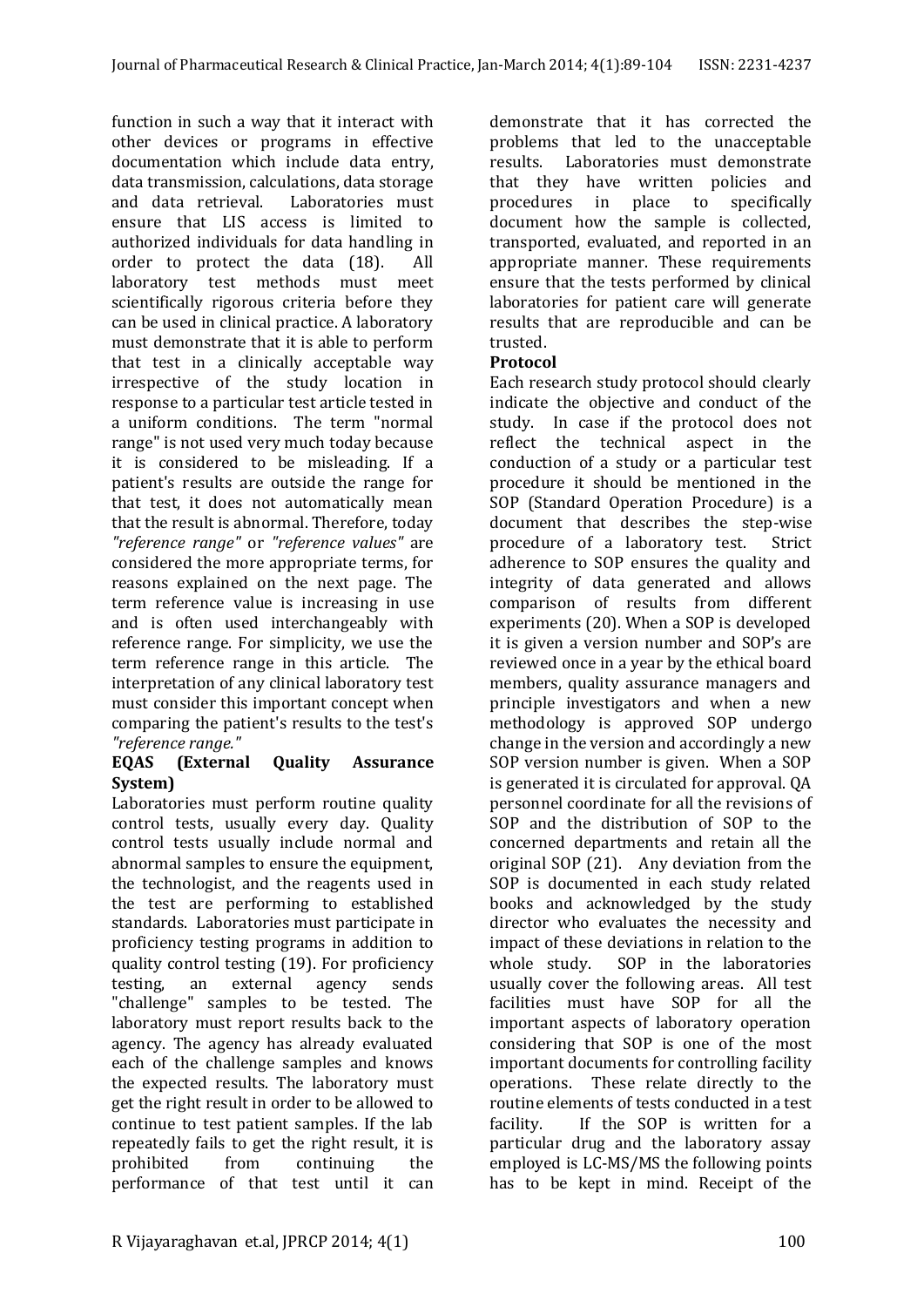sample, determination of identity, purity and composition and stability; labeling, handling, sampling, usage, storage and reference substances. Considering the use of the test method the following points has to be considered in the SOP maintenance of equipments, cleaning and calibration and validation of the measuring apparatus, When computerized systems used check the system and environmental control needed for the equipment.

### **Role of GLP in Evidence based medicine education**

The systematic review of instruments for evaluating education in evidence-based practice (EBP) by Dr. Shaneyfelt and colleagues 1 is an essential first step for teachers of evidence-based medicine seeking valid instruments for assessing the effect of their teaching. However, I believe that their approach to evaluation of primary studies was too simplistic. While basic classification of instruments into knowledge, attitudes, or behaviors is appealing, detailed analyses might have been achieved through use of a more comprehensive classification system, such as Bloom's taxonomy of educational objectives. 2 This would allow curriculum developers to identify instruments that test 1 of 20 specific subdomains within the broad cognitive, affective, or psychomotor domains. In addition, conformity of their classification with existing recommenddations for outcome assessment by educational networks such as Best Evidence Medical Education (BEME) 3 would have aided better application within educational reviews. An example would be use of an (22).

## **DISCUSSION**

Good Laboratory Practice (GLP) requirements, based on these fundamental scientific principles and practices, are indispensable for providing scientific confidence in studies conducted for chemical safety determinations (23). The biggest difference between GLP and Non-GLP work is the type and amount of documentation. Principle investigators with the cooperation of co-investigators should establish quality programs for continuing education pertaining to GLP compliance and personnel competence

assessment. PI should establish a continuous quality assurance program that consistently focus on the improvement of processes in laboratory. Current climates are supportive of identifying errors in laboratories (24). They should also make elaborate arrangement for good hygiene practice and good documentation practice which include labeling of specimens by means of manual and automated methods. The objective of GLP is not only quality of data but also concerned with the traceability and integrity of data. SOP provided in support of the various proceedings in the laboratory will certainly bring about staff integrity and will reduce the stress level to a greater extent and GLP regulations can be easily be met with (25). Several validation and laboratory standardization procedures also support this concept. GLP audit provides details of the following 1. Who has done the study, 2. How the experiment was carried out, 3. Which procedures have been used and 4. Whether there has been any problem and if so how it has been solved. GLP strongly support the documentation including raw data, preliminary data and final data acquired, processed and archived to ensure integrity of data. In recent years evidenced based medicine has been focused on the applications of systematic reviews and meta-analysis principle which are used for obtaining highest level of evidence. So far these efforts have been largely confined to the evaluation of the efficacy and effectiveness of therapeutic and preventive interventions. Systematic reviews in laboratories are scarce and many of them do not meet essential quality criteria (26). Most of these problems are related to poor design and heterogeneity of primary research and that there are no agreed methods or quality standards for making systematic reviews in laboratory medicine. For better evidence in laboratory medicine, not only higher quality primary studies but also standardized methodologies for designing, conducting and reporting systematic reviews in diagnostics are needed. The process of systematic reviewing consists of six key steps: (1) preparation for the review, (2) systematic search of the primary literature,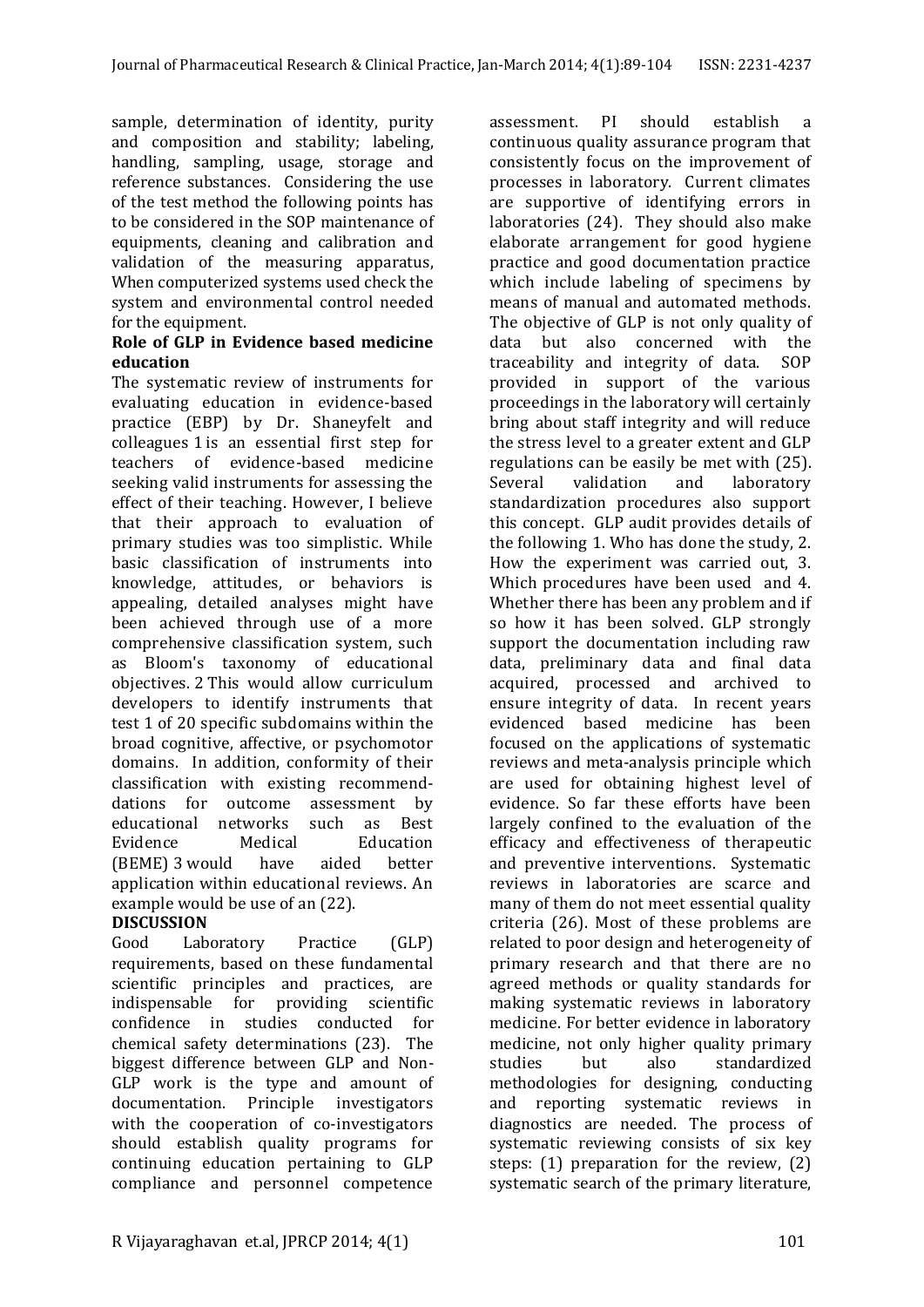(3) selection of papers for review, (4) critical appraisal of the selected literature, (5) analysis and synthesis of data, and (6) interpretation of data. The most important technical and methodological aspects of each step and the essential elements of a good systematic review in laboratory medicine are presented. When human genome project was implemented nearly 3 to 5 % of its whole project budget was spent on the ethical issues pertaining to the project. We agree that GLP can be one of the criteria in ensuring safety of the laboratory and the participants but we strongly recommend training in GLP as a essential criteria for all those involved in academic and clinical research. The laboratory director or principle investigator must designate one of the staff member or hire a GLP trainer on contract basis who has the overall responsibility for the GLP related document control, continuing education in GLP so that they can understand and carryout the necessary lab investigation as per the GLP guideline in the country of origin and country of performance of a particular lab investigation (27,28). When the laboratory methodology involves high performance and complex test procedure training in GLP is absolutely essential and the suitability of the person who needs training and relevant qualification of the person who needs training certainly matters (29,30). In recent years GLP compliance for non-toxicology studies were also established and updated (31). Part 493 and Sub Part K (493.1291) provides relevant information pertaining to laboratory report formatting this part of CFR certainly serve as a guiding tool for preparation of lab report format specific for the study (32). Regulatory agencies should try to create awareness about GLP at graduate and undergraduate level as it is not easy for a person to abruptly adopt to GLP environ (33). Hence those who serve in GLP environment should come forward to become a tutor and mentor for teaching GLP guidelines at graduate and undergraduate level (34). For ready reference on GLP in Indian and global situations downloadable information are available online which can give a quick orientation on GLP in Clinical and nonclinical and research environment (35, 36). For Good Laboratory Practice related aspects pertaining to non-clinical safety studies particularly in Pharmaceutical and drug development process suitable information are available (37). In recent years Lean and Six Sigma business management strategies are employed in Bio-medical field to ensure quality, avoiding delay and error and in recent years the NIH (National Institutes of Health) formed a road map for application of Lean and Six Sigma in addition to GLP guidelines and such a new avenue will provide new insights and development of new guidelines in Bio-medical research (38-40). Globally there is a great need arises for archival of laboratory data and elaborate measures should be taken by the national governmental administration and the health ministries in formation of a archive for laboratory data this will help the researchers to trace all laboratory related data in short period of time (41). When a protocol pertaining to laboratory research is submitted necessary mention about the personnel protection , documentation plan, fire protection plan, waste management (Bio-waste disposal ) plan, space available for lab should be clearly be mentioned (42,43).

# **CONCLUSION**

Implementation of GLP should start from top level management and investigators. Management must be willing to consider GLP although some amount of funding is necessary but considering the long term benefit and safety and protection of lab personnel. If one of the top management is GLP trained or educated or aware of GLP it is rather easy for the implementation of GLP at all levels in a research organization. Principle investigators should keep watching the recent updates in the regulatory guidelines pertaining to GLP issue by the national health administration. GLP training is not a "*one time event"* it is a periodical process and all necessary arrangements should be made for periodical training in GLP in order to update the laboratory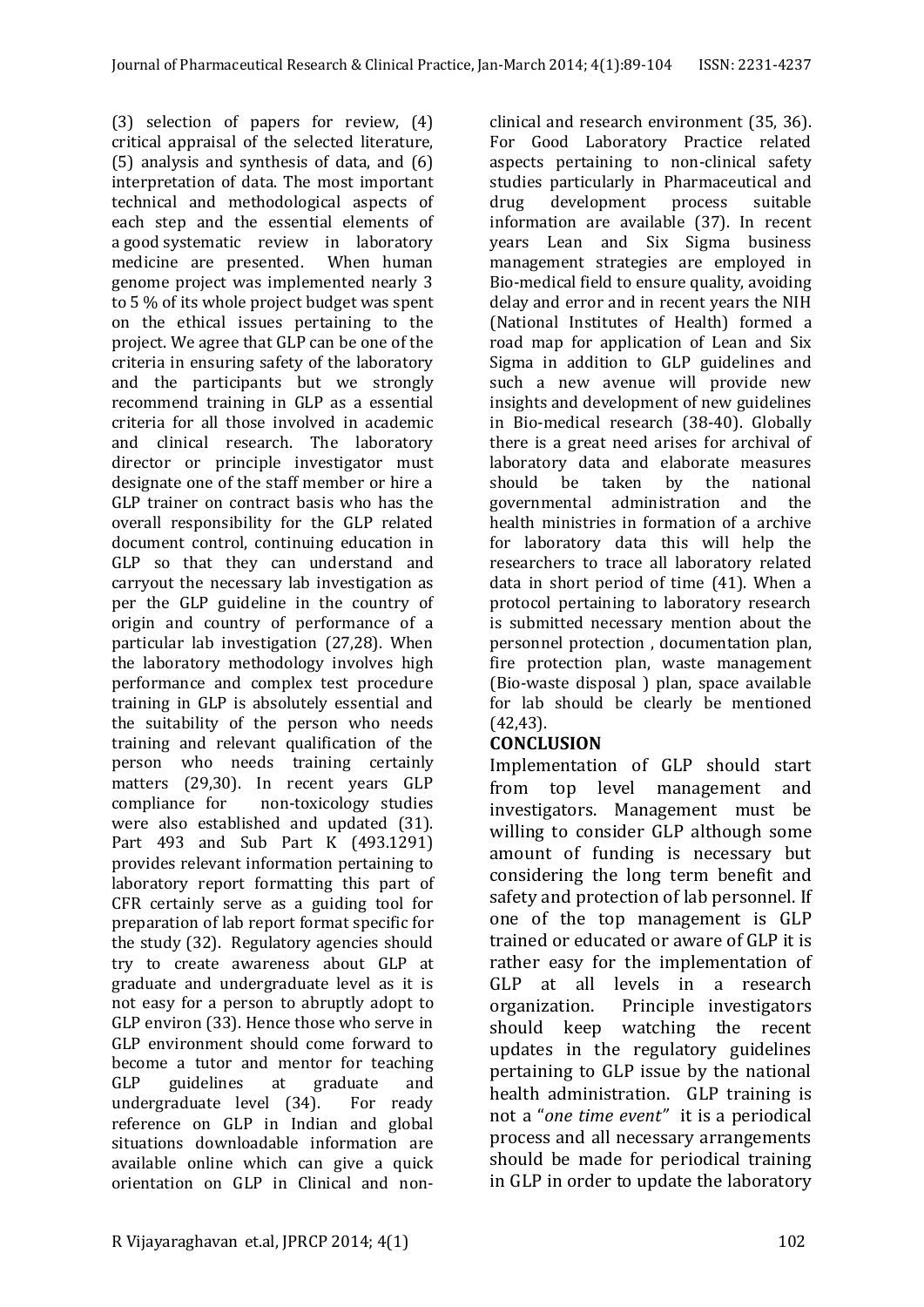investigators and researchers because Human Being by their very nature are mistake prone.

### **ACKNOWLEDGEMENT**

We thankful to Miss. Vishnu Priya, Research Scholar, AU-KBC research centre for her assistance in preparing this manuscript. Authors thank the clinical research program of AU-KBC research centre, Coordinators for their support in publishing this manuscript. Author thanks Prof. Periasamy Selvaraj, School of Medicine, Dept of Pathology and Laboratory Medicine, Emory University, Atlanta, GA, USA for his encouragement and unfailing support in publishing this manuscript. Author also thanks Mr. Shekar JC Reddy, Chairman of AccuRx Bio-Pharma, for encouraging to publish this manuscript. **REFERENCES**

- 1. James Anderson (2000) Human error: models and management. BMJ, 320, 768.
- 2. Kohn L.T., Corrigan, J.M., and Donaldson M.S., (2000) To Err is Human: Building Safer and Health System. Institute of Medicine, Washington D.C., National Academy Press.
- 3. Crossing the Quality Chasm: A New Health system for the  $21^{st}$  Century (2001 a), Institute of Medicine, Washing. D.C., National Academy Press.
- 4. Khoury M, Burnett L, Mackay M.A (1996) Error rate in Australian Chemical Pathology laboratories, Med J Aust, 165, 128-130.
- 5. PierangeloBonini, Mario Plebani, FerruccioCeriotti, Francesca Rubboli (2002) Errors in Laboratory Medicine, Clinical Chemistry, 48 (5), 691-698.
- 6. Fernandes MF and Donna MR (1992) The nature of social desirability: Effect in ethics research, Bioethics Quarterly, 2, 183-205.
- 7. Vijayaraghavan, R (2009)Animal models in pre-clinical research and Bio-medical research: SOP and GLP compliance, Book: Emerging trends in modern biology, pg 93- 111.
- 8. US FDA, Centre for drug evaluation and Research (CDER) Center for Veterinary Medicine (CVM), Bio-analytical method validation: Guidelines for Industries, Biotherapeutics, Revision # 1, Sept 2013.
- 9. Wayne Jiang (2005) Good Laboratory Practice in Analytical Laboratory. TheJ of American Science. 1(2), 93-94.
- 10. Bawa RS (2002) Challenges and opportunities of globalization- Implication for India, Indian Economic Journal, 49 (3), 5-6.
- 11. OECD (2002) OECD series on principles of GLP and compliance monitoring. Number 13, ENV/JM/MONO, 9.
- 12. OECD Principles of Good Laboratory Practice, OECD Environmental Health and safety publications. Series on Principles of GLP and compliance Monitorig number 1, OECD, Paris, 1988.
- 13. Adamo JE, Bauer G, Berro M, Burnett BK, Hartman KA, Masiello LM, Moorman-White D, Rubinstein EP and Schuff KG (2012) A road map for academic health centers to establish Good Laboratory Practicecompliant infrastructure. Acad Med, 87 (3), 279-284.
- 14. Chakrabarthy A.K. (2004) Relevance of NABL accreditation towards the quality scenario in India. MAPN, J of Metrology Society of India, 19 (1-2 ), 23-32.
- 15. Lauwaars M, Ankam E (2004) Method validation and reference materials. Accreditation QA, 9,4-5, 253-258.
- 16. Huang SB, Stanton JS, Lin Y (2003) Analytical method for determination of atrazine and its dealkylatedchlorotriatrazine metabolites in water using SPE sample preparation and GC-MSD analysis. J of Agri Food Chem, 51, 7252-7258.
- 17. Alexander Kratz, Maryjane Ferraro, Patrick M Sluss and Kent B Lewandrowski (2004) Laboratory Reference values, New Engl J Med, 351, 1548 -1563.
- 18. Robin Gall (2012). Use of LIMS to improve evidence management in the crime laboratory, American Laboratory, pg 1-2. [http://www.starlims.com/getattachment/2](http://www.starlims.com/getattachment/24cc4c72-0b31-4c60-8b52-0ecd225cc1db/Use-of-LIMS-to-Improve-Trace-Evidence-Management-i.aspx) [4cc4c72-0b31-4c60-8b52-](http://www.starlims.com/getattachment/24cc4c72-0b31-4c60-8b52-0ecd225cc1db/Use-of-LIMS-to-Improve-Trace-Evidence-Management-i.aspx) [0ecd225cc1db/Use-of-LIMS-to-Improve-](http://www.starlims.com/getattachment/24cc4c72-0b31-4c60-8b52-0ecd225cc1db/Use-of-LIMS-to-Improve-Trace-Evidence-Management-i.aspx)[Trace-Evidence-Management-i.aspx.](http://www.starlims.com/getattachment/24cc4c72-0b31-4c60-8b52-0ecd225cc1db/Use-of-LIMS-to-Improve-Trace-Evidence-Management-i.aspx)
- 19. Geilo F (2000) Quality management in analytical R&D in the pharmaceutical industry: Building quality from GLP. Accred Qual Assur, 5, 16-20.
- 20. WHO/ TDR (2001) Good laboratory Practice, WHO/ TDR Generva, Switzerland.
- 21. Weinberg S (2005) Applying 21 CFR part II to laboratory environment (Weinberg S ed ), pp 115-116, Marcel Dekker, New York.
- 22. Robert H Christianson (2011) Laboratory medicine best practices: Developing and Applying Systematic Evidence Review and Evaluation Methods for Quality Improvement 211, Annual meeting, Los Vegas, Abstract. American Society for clinical Pathology.
- 23. Myers JP, vomSaal FS, Akingbemi BT, Arizono K, Belcher S, Colborn T, et al. (2009) Why public health agencies cannot depend on Good Laboratory Practices as a criterion